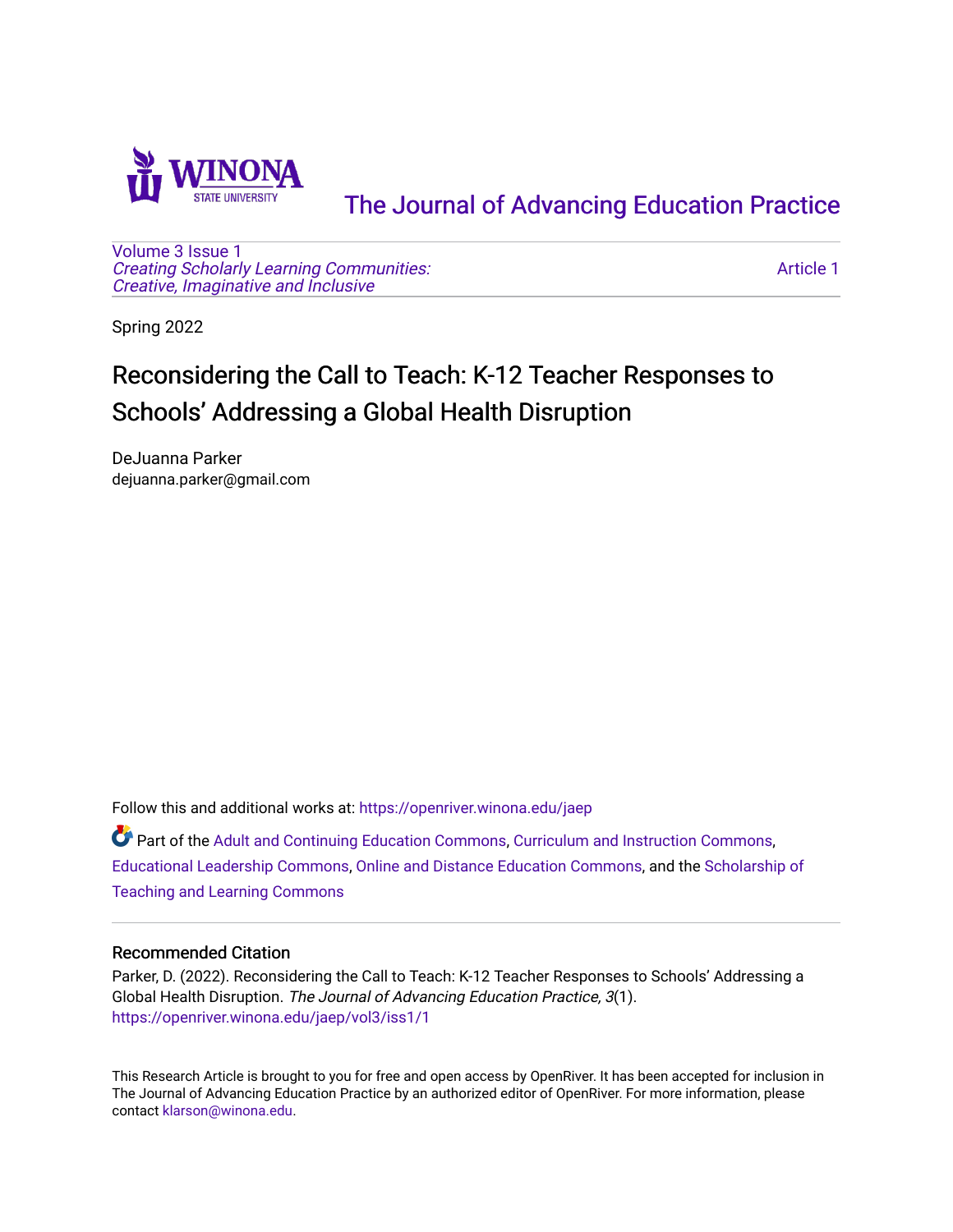# **Reconsidering the Call to Teach: K-12 Teacher Responses to Schools' Addressing a Global Health Disruption**

#### **DeJuanna M. Parker, Ph.D.**

#### **Abstract**

This qualitative study explored K-12 teacher experiences with school responses to the pandemic that prompted instructors to reconsider the call to teach. Two theories provided a lens through which to view the problem. The Theory of Purpose was applied to analyzing instructors' original decision to teach. Fortigenesis Theory undergirded the exploration of teacher responses to physical and emotional challenges. Three themes emerged as a result of data analysis: Discontent and Disdain for Post-Pandemic Teaching Practices, Emotional Distance Created by Physical Distance, and Administrative Priorities and Teacher Wellbeing.

Keywords: Teaching during Pandemic; Instructional Changes; Teacher Self-care; Expanded Teacher Roles; Teacher Motivation

#### **Introduction**

In Reimagining the Call to Teach, Hansen (2021) describes teaching as a calling with the purpose to train and support the next generation of learners and community citizens. However, the onset of the global pandemic prompted educators to reconsider the calling to the profession. Teachers are leaving the profession, reorienting instructional delivery, and stressing about the health of school environments. As such, instructors across the nation are expressing general unhappiness with the state of teaching (Ferren, 2021). The pandemic and responses to it affected education in a multiplicity of ways. School closed in the Spring semester of 2020, but the Fall reopening was chaotic (Gorey, 2020). Instructional delivery changed from face-to-face to remote platforms. The shift required teachers to learn ways to reimagine familiar lessons using unfamiliar technology, on which many were not trained (Gorey, 2020). Administrators tasked instructors to learn new methods, while continuing to maintain connections with students, families, and colleagues (Malkus and Christensen, 2020). Many educators expressed feelings of stress, depression, and fatigue. These and other associated conditions gave rise to both novice and experienced educators rethinking the original purpose in joining the ranks of the teaching profession and whether to remain (Zamarro, Camp, Fuchsman, and McGee, 2021; Malkus & Christensen, 2020; Ingersoll, 2001).

#### **Purpose**

The purpose of this study was to explore how shifts in the educational landscape during the COVID-19 pandemic influenced instructors to reconsider the call to teach.

#### **Problem**

Even before the onset of the current public health crisis, teachers in the K-12 system left the profession (Ingersoll, 2001; Ingersoll and Smith, 2003). During the COVID-19 pandemic, many school systems closed their doors and ceased in-person instruction (Ferren, 2021). To continue the work of education, school divisions converted to distance learning, which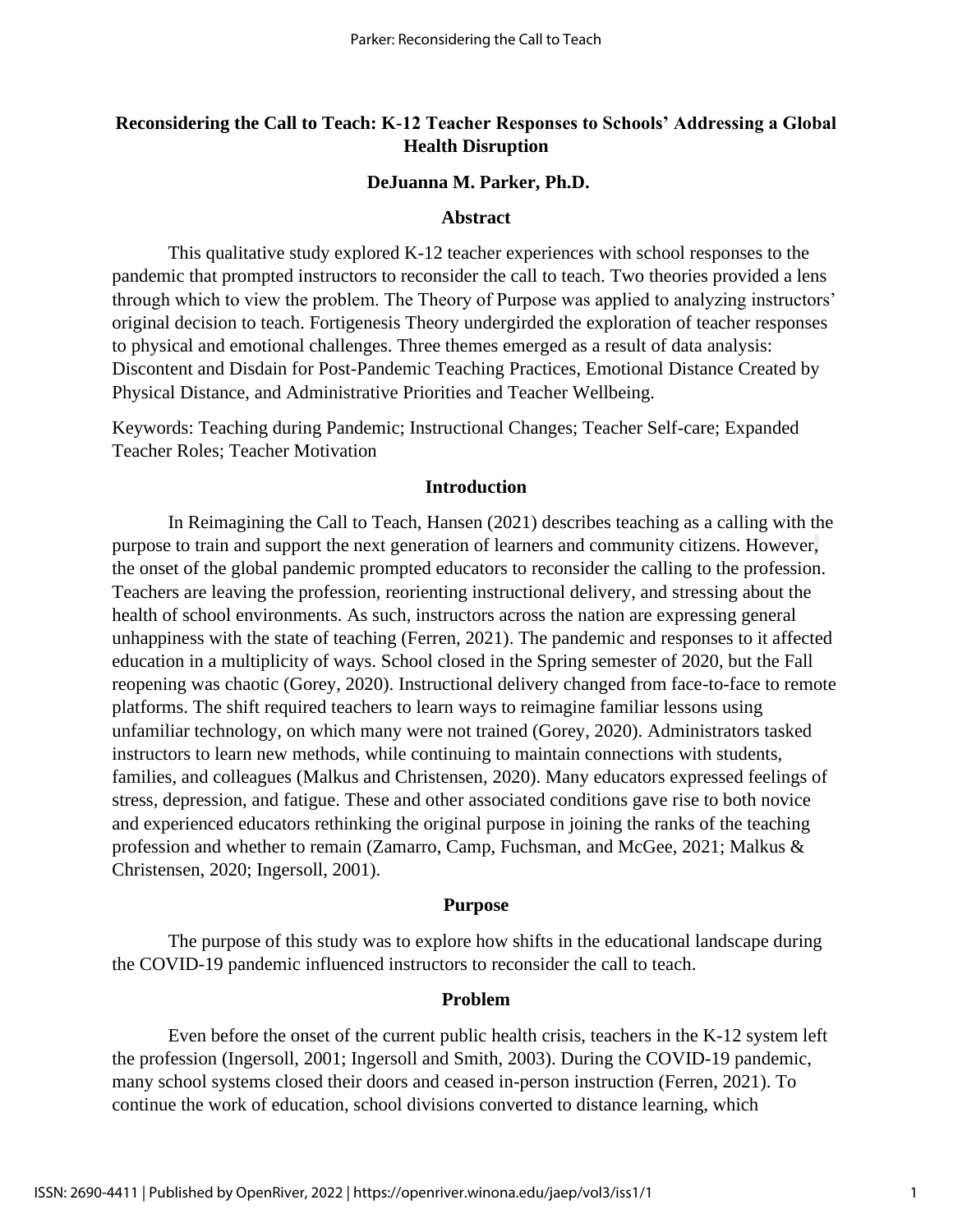exacerbated already existing challenges. These included long work hours, multiple course lesson planning, grading models, testing, access to adequate resources, and lack of administrative support (Walker, 2018). This made it necessary for teachers to learn ways to deliver instruction on new, unfamiliar platforms. Schools implemented new policies and practices that added to teachers' workload. As a result of implemented changes, many educators are reconsidering their original purpose and are exploring retention decisions (Zamarro, Fuchsman, & McGee, 2021). Teachers leaving the profession affect the learning process and success of students, and coupled with other effects of the pandemic, would disrupt the education enterprise further (Curriculum Associates, 2021).

#### **Review of Literature**

The 2020-2021 academic year was unlike any other in education. Recent literature supports the many anecdotal accounts of repercussions sparked by the global health crisis. After the "pandemic year" when schools closed and adopted remote learning, health concerns, work-life balance, and mental well-being became priorities among teachers when returning to hybrid and in-person instruction (Ferren, 2021). Additionally, new policies regarding grading, testing, student privileges, discipline, and expanded roles contributed to teachers' added duties (Zamarro, Camp, Fuchsman, and McGee, 2021). Moreover, educators' have elevated levels of stress (Walker, 2018). [As](https://www.rand.org/pubs/research_reports/RRA1121-2.html) a result, teachers are questioning the "call to teach" (Parker, 2016). This raises concern about potential increases in teacher turnover and future teacher shortages (Zamarro, Camp, Fuchsman, and McGee, 2021). While retention presented a challenge for many years, the pandemic worsened this troublesome context.

#### **Teacher Well-being on Global and National Scales**

Several studies from researchers in China and Spain focusing on the pandemic assert that psychological factors associated with closing and reopening schools affect teachers adversely. Lily et al (2020) found the crisis has caused teachers to suffer from anxiety, depression, divorce, and even domestic violence. While these issues are not intrinsic to schools, the presence of troubling circumstances may contribute to instructors' abilities to teach effectively. Other studies conducted during the pandemic determined anxiety was higher among female and older educators compared to male and younger teachers, and psychological support is necessary [\(Li et](https://www.frontiersin.org/articles/10.3389/fpsyg.2020.620718/full#B36)  [al, 2020;](https://www.frontiersin.org/articles/10.3389/fpsyg.2020.620718/full#B36) [Zhou and Yao, 2020\)](https://www.frontiersin.org/articles/10.3389/fpsyg.2020.620718/full#B70). Additionally, researchers in Spain concluded teachers have heavier-than-usual workloads, psychosomatic problems, and exhaustion as a result of school changes during the pandemic [\(Prado-Gascó et al., 2020;](https://www.frontiersin.org/articles/10.3389/fpsyg.2020.620718/full#B46) Walker, 2018).

Stateside, a recent study indicated during lockdown, teachers suffered tension from having to adapt to delivering instruction in an online environment due to the suddenness of changes and the rapid pace of the learning curve [\(Besser et al., 2020\)](https://www.frontiersin.org/articles/10.3389/fpsyg.2020.620718/full#B8). A previous study found that using technology to facilitate working from home may create feelings of tension and exhaustion, as well as decreased job satisfaction [\(Cuervo et al., 2018\)](https://www.frontiersin.org/articles/10.3389/fpsyg.2020.620718/full#B16). In the time of school closures, technology was the only tool available to teachers. When schools reopened, the same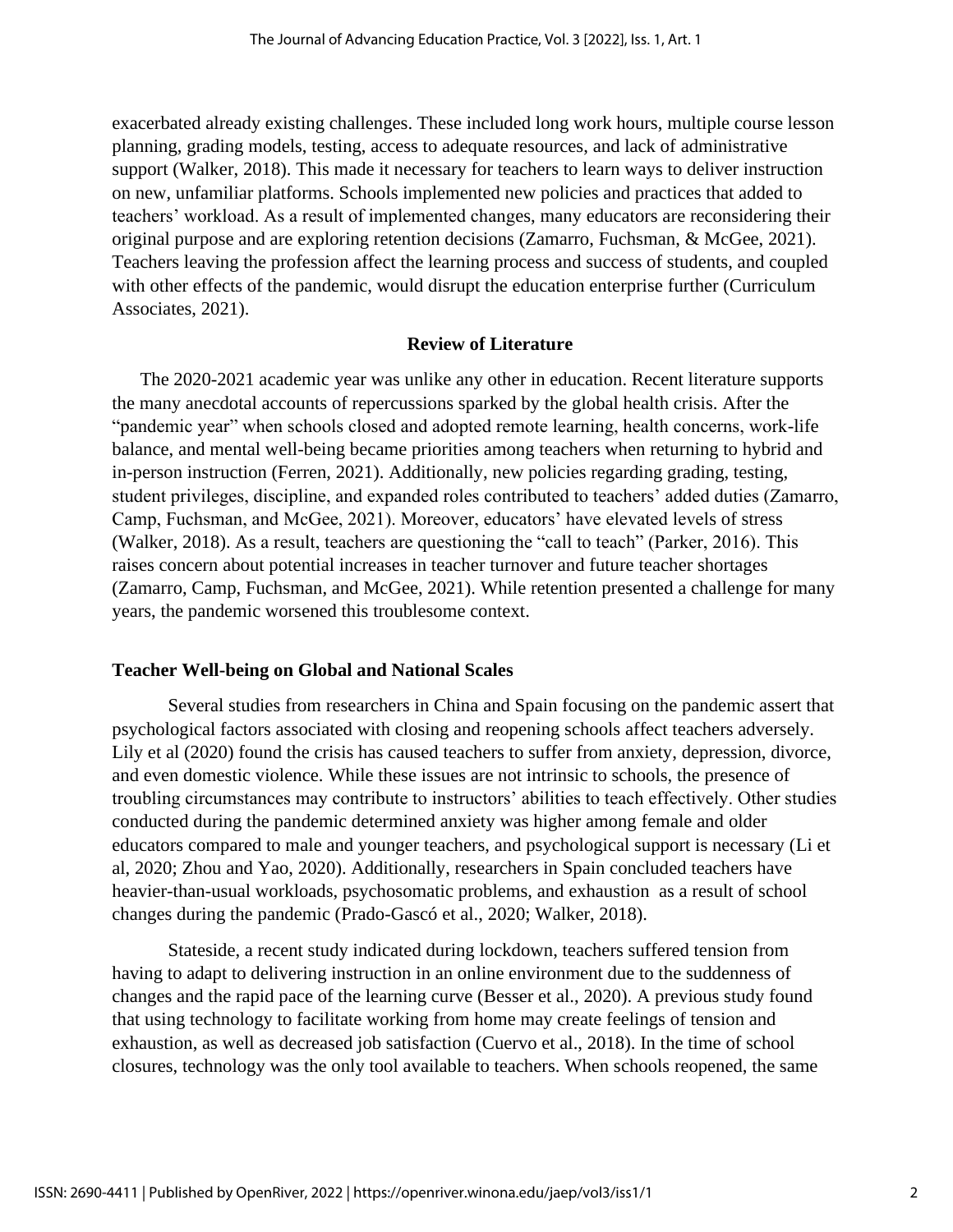stress that was present during lockdowns persisted, and may have resulted in increased instances of sick leave, absenteeism, and poor work performance (Walker, 2018).

## **Technology and Instructional Shifts during the Pandemic**

Gorey (2020) posits school districts worldwide desisted from face-to-face teaching and learning. Distance learning became the norm and consequently resulted in major disruptions for teachers, students, and parents alike. Transitioning to the remote context so rapidly was tenuous at best (Gorey, 2020). A study conducted by Ferren (2021) supports Gorey (2020) as findings indicate shifting to online environments involved teachers rethinking lesson plans and objectives to fit a new, and mostly unfamiliar, format. Teachers reconfigured entire curriculums to be able to teach online, as many lessons requiring hands-on activities would lose the element of the instructor being there to guide students (Ferren, 2021). Instructors realized Time spent on lessons extended as students take longer than usual to absorb content (Gorey, 2020). Platforms being used for online instruction are not configured to allow individua and group instruction at the same time (Ferren, 2021)

Additional disruptions occurred as one study asserts the abrupt shift to remote teaching challenged instructors by requiring new routines and the use of new digital tools for communication purposes (Turchi, Bondar and Aguilar,2020). The physical school building did not orient students and teachers to time because no bells rang and no one was lined up at the door before dismissal. Teachers also reconsidered requiring student engagement, as many instructors witnessed students logging out of class early, not logging on at all, and not activating video cameras in order for the teacher to see them (Turchi, Bondar and Aguilar,2020). While teaching in an online environment was a success for some, many educators continue to face challenges that effect teaching effectiveness and, by extension, student success.

# **School District Factors Related to Retention**

Addressing concerns related to school responses to the pandemic on the macro and micro levels, the COVID-19 crisis placed a heavy burden on the teacher workforce and increased turnover in some states. Some concerns center on school or district health and safety protocols implemented as a result of the pandemic. Schools closed, but when they reopened, no consistent federal policy guided school safety efforts. Some states ordered mask-wearing, while others did not. Even local districts disagreed on which safety measures to implement. Some teachers followed CDC guidelines and were vaccinated, others did not. This lack of agreement resulted in most school districts adopting hybrid teaching, and this model exacerbated teacher stress (Hansen, 2021; Walker, 2018). Instructors acquired additional responsibilities such as guiding students through difficult emotions and connecting them with services, administrative tasks, as well as working longer hours because of the asynchronous nature of instruction (Malkus & Christensen, 2020).

Additionally, during the pandemic, teachers became less certain that they would work in the education profession, especially in the classroom, until retirement. Liana, et al (2020) conducted an international survey that returned findings indicating teachers' thinking about remaining in the profession post-pandemic. In 2020, 74% of teachers reported that they expected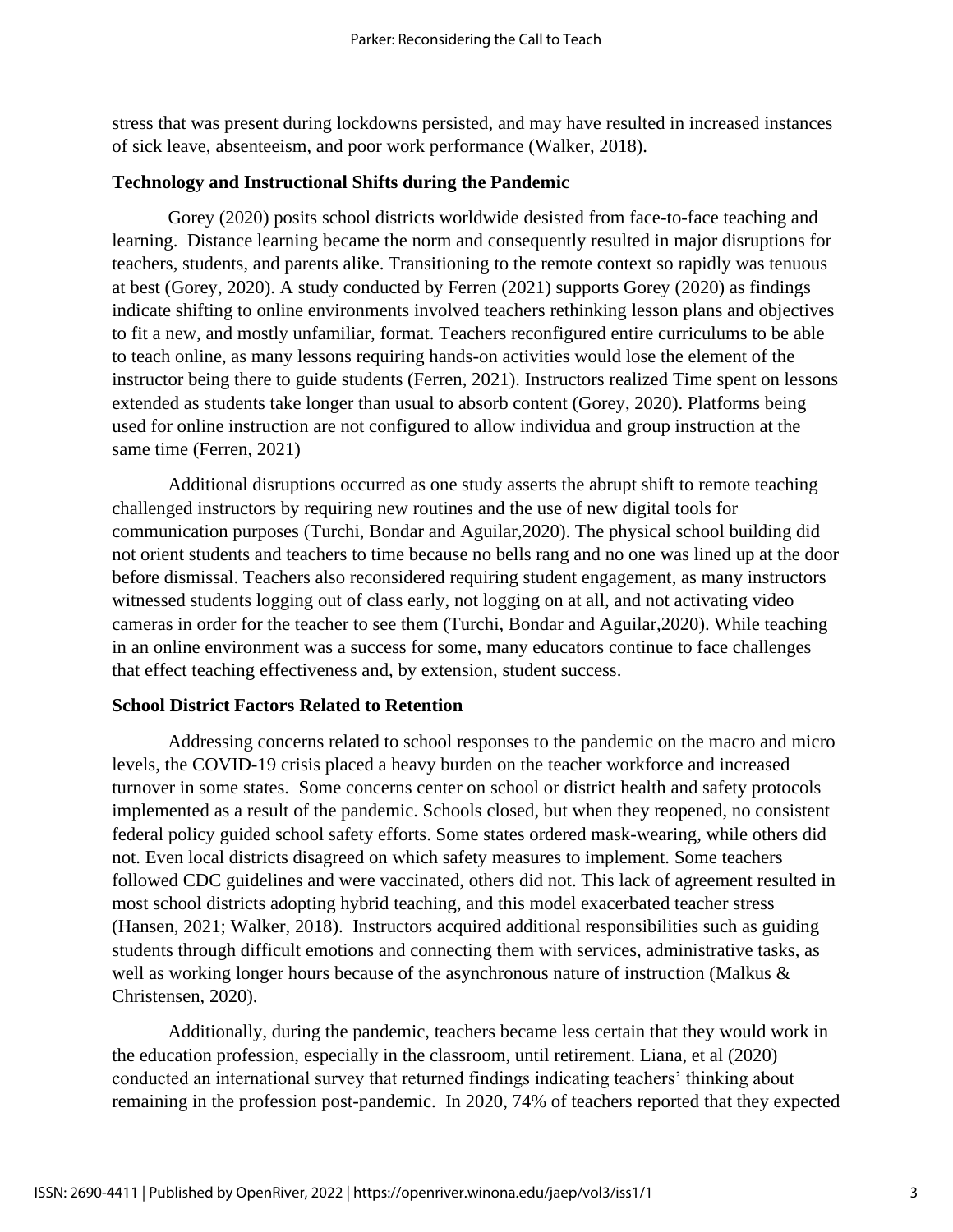to work as a teacher until retirement, while 9% said they did not expect to remain. 16% did not know. In contrast, in March 2021, 69% of teachers reported they expected to work as a teacher until retirement, while 9% reported they did not expect to remain, and 22% said they did not know, which is an increase of six percentage points.

## **Research Questions**

1. How have teacher attitudes about the profession changed since the pandemic?

2. How have teachers altered their approach to caring for learners during pandemic conditions?

3 What recommendations can be offered to administration to address teacher wellbeing and retention?

## **Theoretical Framework**

Purpose Theory (Metz, 2013) was the overriding theory utilized in this study. The theory addresses meaning in life according to a salient form of supernaturalism: the view that meaning in life is constituted by fulfilling purpose. Extant research suggests that many teachers see teaching as a "calling" from which life purpose is realized (Parker, 2016). As such, Purpose Theory was the appropriate lens to view the phenomenon.

Fortigenesis (Antonovsky, 1972) is the secondary theory used in this study. The theory refers to a process of developing strengths during times of challenge, struggle, and suffering. Subjective well-being, searching for meaning, and flourishing are elements inherent in developing fortitude. The global public health crisis presented teachers with a context relevant to this theory.

# **Research Design and Methodology**

Narrative inquiry, a qualitative research methodology, was used to explore teachers' ideations about leaving the profession amid pandemic-related changes within the school environment. This method allows the researcher to record the experiences of an individual or small group through oral and/or written accounts, revealing the perspective of that study participant.

# **Data Collection Methods**

The researcher used an online questionnaire to collect relevant narrative data to inform the study. Five participants responded to the qualitative questionnaire. Contributors have a range of teaching experience from eight to twenty-five years at the middle school and high school levels. The questionnaire consisted of two objective questions and five open ended questions. Questions were developed to elicit responses from educators who have considered or are considering whether to remain in the teaching profession. Participants were encouraged to provide a detailed narrative for greater opportunities to provide thick and rich descriptions of experiences. Consequently, preliminary responses afforded the researcher opportunity to conduct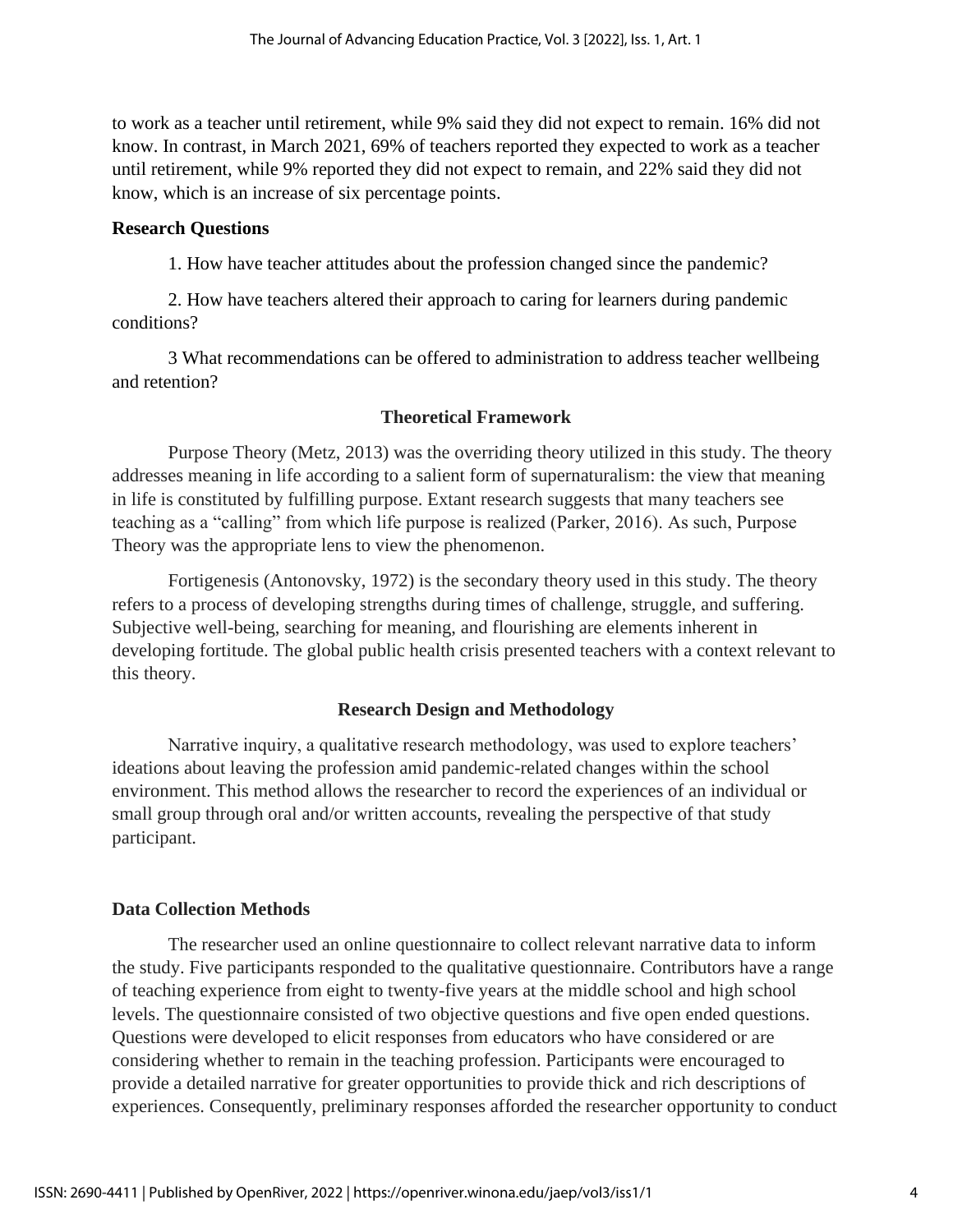follow-up interviews with willing participants. The researcher provided a link to the Google Forms questionnaire in an email sent to participants' personal email addresses. The open-ended questions were as follows:

- IQ 5: Since the onset of the pandemic, how have policies or practices implemented by your school influenced your pedagogy?
- IQ 6: Since the onset of the pandemic, how have policies or practices implemented by your school influenced your attitude toward the teaching profession?
- IQ7: Since you are reconsidering continuing in the profession, what policies and /or practices would you implement in your school in order to retain teachers in the profession?
- IQ 8: How have environmental conditions in your school (since the pandemic) changed the way you care for students?
- IQ 9: How have current environmental conditions in your school influenced your mental and physical health and self-care practices?

# **Qualitative Sampling**

Purposeful sampling was the technique used to recruit contributors for this study. Qualitative researchers apply this method when a need exists for a small number of participants who can provide information-rich data based on experience with the topic being explored (Patton, 1990).

The researcher required participants who have at least five years of experience in K-12 education as a teacher. The five-year requirement allowed the respondents to share experiences in pre- and post-pandemic school culture. Contributors also had ideations of abandoning the call to teach and considering leaving the profession. Five K-12 instructors responded to the Call for Participants through email using Google Forms. The table below provides an overview of study participants.

| Participant    | Years of   | <b>Gender</b> | <b>Subject Matter</b> | Grade Level   |
|----------------|------------|---------------|-----------------------|---------------|
| Number         | Teaching   |               |                       |               |
|                | Experience |               |                       |               |
| P <sub>1</sub> | 25         | Female        | English               | High School   |
| P <sub>2</sub> | 10         | Female        | ELA/Reading,          | Middle School |
|                |            |               | Writing, Social       |               |
|                |            |               | <b>Studies</b>        |               |
| P <sub>3</sub> | 22         | Female        | Language Arts,        | Middle School |
|                |            |               | Special               |               |
|                |            |               | Education             |               |

# *Table 1: Participant Description*

# **Participant Description**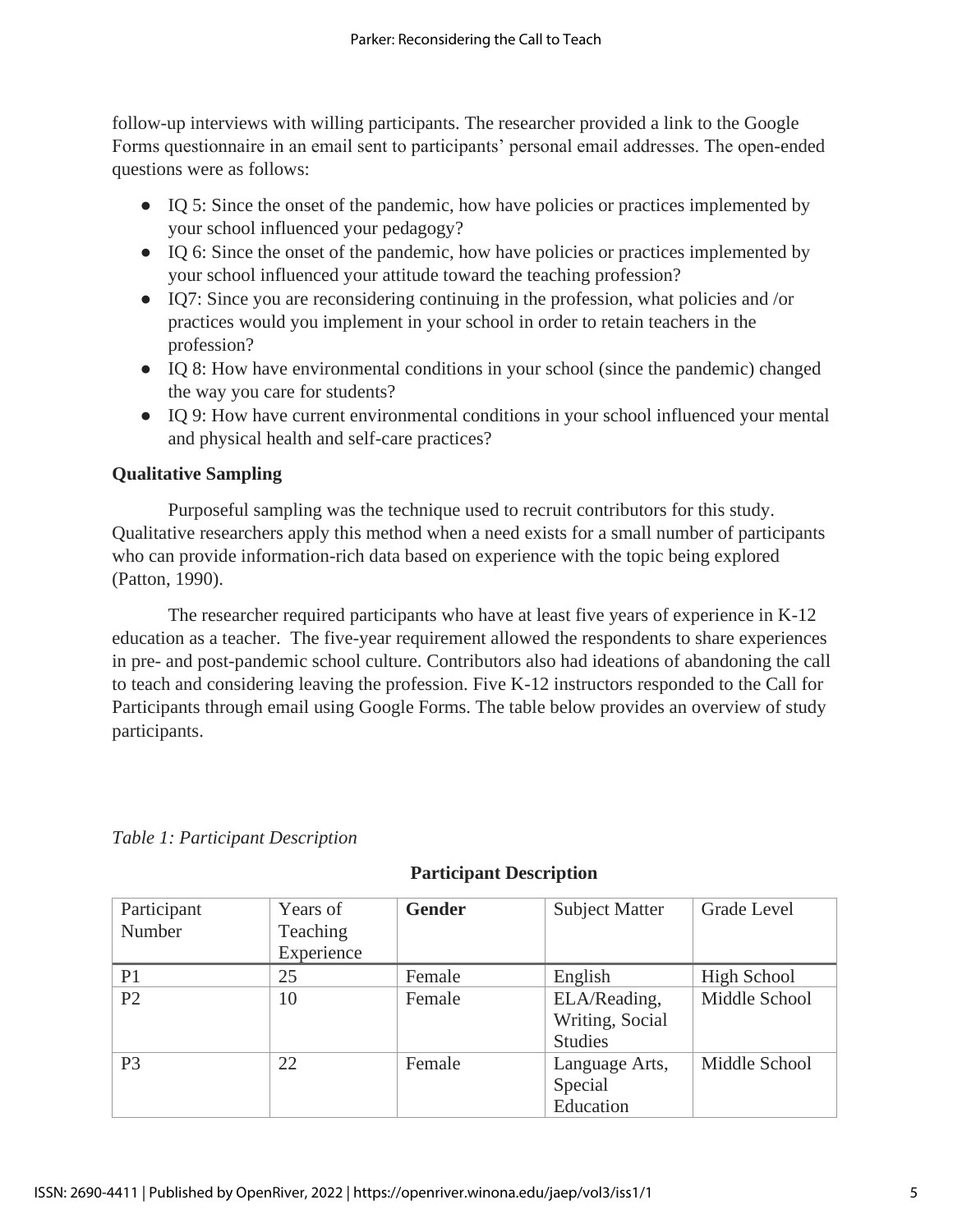| P4             |          | Male   | Social Studies  | Middle School |
|----------------|----------|--------|-----------------|---------------|
| P <sub>5</sub> | 10 years | Female | Exceptional     | High School   |
|                |          |        | Education,      |               |
|                |          |        | <b>Business</b> |               |
|                |          |        | Technology      |               |

# **Findings**

Qualitative analysis of narrative data involves the use of various coding approaches. Open coding and narrative analysis allowed three themes to emerge from the study. The three emerging themes align with research questions as well as theories undergirding this study. Thematic outcomes are illustrated in the table below. A discussion of themes follows.

# **Table 2**

*Thematic Outcomes*

|         | Theme Description                                                     | <b>Related Interview</b><br>Question(s) | <b>Related ROs</b>                                                                                            |
|---------|-----------------------------------------------------------------------|-----------------------------------------|---------------------------------------------------------------------------------------------------------------|
| Theme 1 | Discontent and<br>Disdain for Post-<br>Pandemic Teaching<br>Practices | IQ 5, IQ 6, IQ 9                        | How have teacher<br>attitudes about the<br>profession changed since<br>the pandemic?                          |
| Theme 2 | <b>Emotional Distance</b><br>Created by Physical<br><b>Distance</b>   | IQ 8                                    | How have teachers<br>altered their approach to<br>caring for learners during<br>pandemic conditions?          |
| Theme 3 | Administrative<br>Priorities and Teacher<br>Wellbeing                 | IQ $7, IQ$ 9                            | What recommendations<br>can be offered to<br>administration to address<br>teacher wellbeing and<br>retention? |

# **Results and Discussion**

# **Answering the Call to Teach**

The researcher included a question to ascertain understanding of participants' motivation to enter the teaching profession. The responses to the question "Why did you become a teacher?" are summarized below.

Some respondents entered the profession because of a desire for younger generations to have access to a better learning experience than they had while in school. Participant 1 shared, "When I became an engaged learner as an undergraduate, I wondered a lot about why I had never felt engaged until I got to college. I wanted to engage kids in their learning earlier than it happened for me."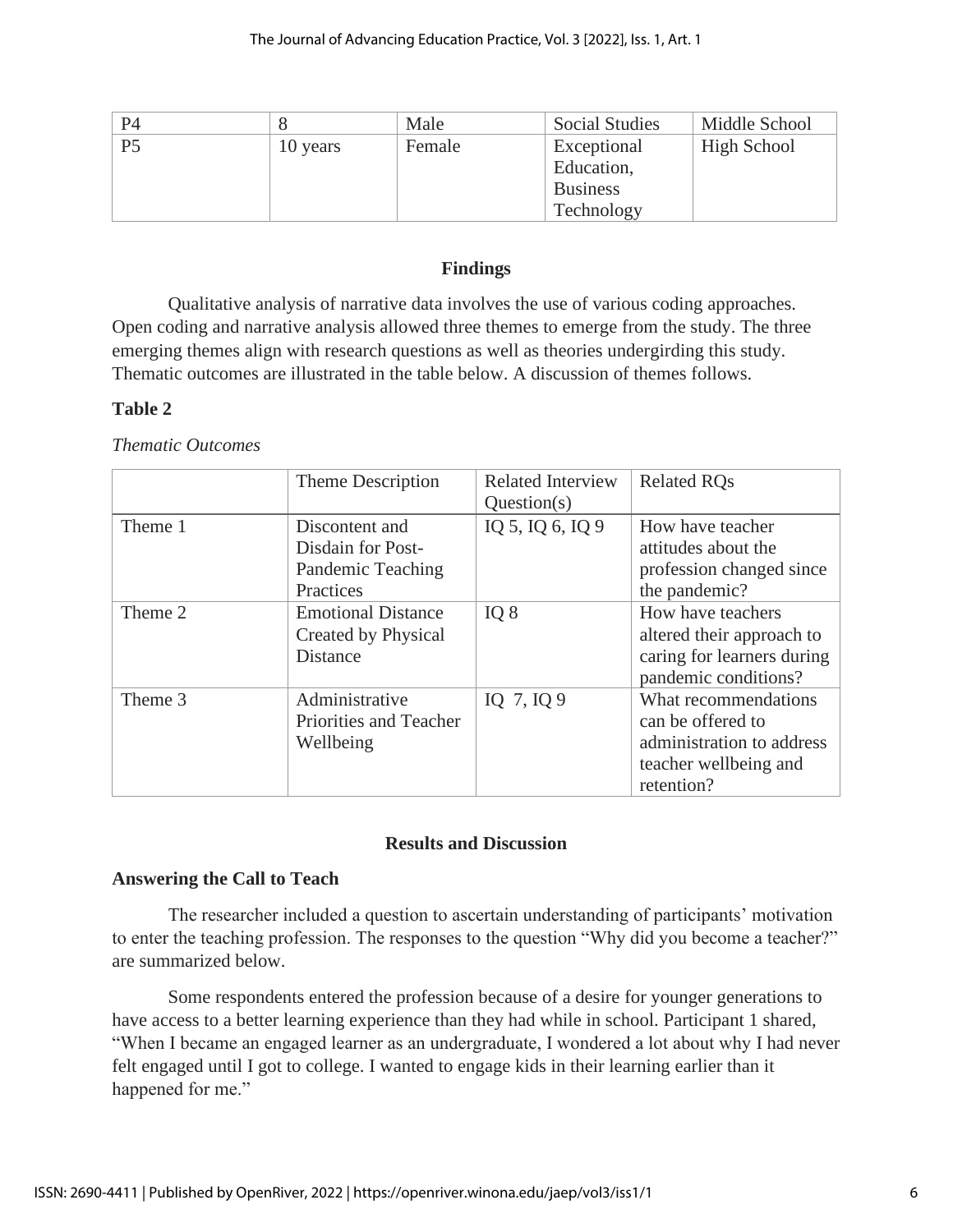For other participants, teaching represents stability and a reliable routine that grounds their lives. Participant 2 chose teaching because of enjoyment and convenience, stating "l decided, when I became a single mom to two, to go into the field of education. It afforded me a matching schedule to my own children and a way to combine all aspects of other jobs I loved.

For the most part, contributors reported choosing the profession because of an innate urge help others and to impact lives, in other words, the aspirational call to teach. This is demonstrated in the response from Participant 3. She iterated, "[I decided to teach] to have a lifelong and positive impact on the future of this world while sparking change across the system…" Others come into the profession for practical purposes and then find their purpose, as with Participant 4 who asserted, "I just wanted a job at first, but the more I worked in education, the more I saw that I was wired for the profession."

These results demonstrate that participants did not take the decision to teach lightly. Even when entering the profession haphazardly, growing into the role and finding fulfillment in the mission of teaching were priorities. The pandemic and schools' decisions regarding handling of the crisis appear to have obscured the mission and the call to teach.

## **Discontent and Disdain for Post-Pandemic Teaching Practices**

In response to questions about pedagogy and attitudes toward teaching during the pandemic, participants did not focus on required changes; however, attitudinal evolution toward teaching and the education profession since the pandemic were the focus. A sense of dissatisfaction exists over how school districts have responded to the health crisis. Administrative implementation of practices that relegate authentic teaching and learning to a non-prioritized position demoralizes instructional staff. One participant shared, "practices and policies at this particular school have been worse than when it began in 2019." Another respondent noted, "There are way too many opportunities to sidestep, shortcut genuine learning…students are given "passes" and not required to learn, think, or apply knowledge." Yet another participant lamented "I loathe teaching the way that it is now." The last participant described in detail how district practices doused her trust in the profession, stating

> I no longer believe that schools are in the business of educating students. The way that we are allowing ubiquitous poor behaviors go, and the way we are implementing interventions to help kids pass on paper and get promoted even though their reading, writing, and critical thinking skills are worse than ever makes me feel like it's more important to generate pleasing aggregate data than to nurture individuals and foster productive, engaged, motivated citizens.

This theme reflects growing attitudes among teachers with many years of experience whose thinking about the profession has deteriorated to the point of considering leaving the field of education.

#### **Emotional Distance Created by Physical Distance**

Participants responded to a question focused on whether approaches to caring for learners changed as a result of schools' responses to the global pandemic. Face-to-face interaction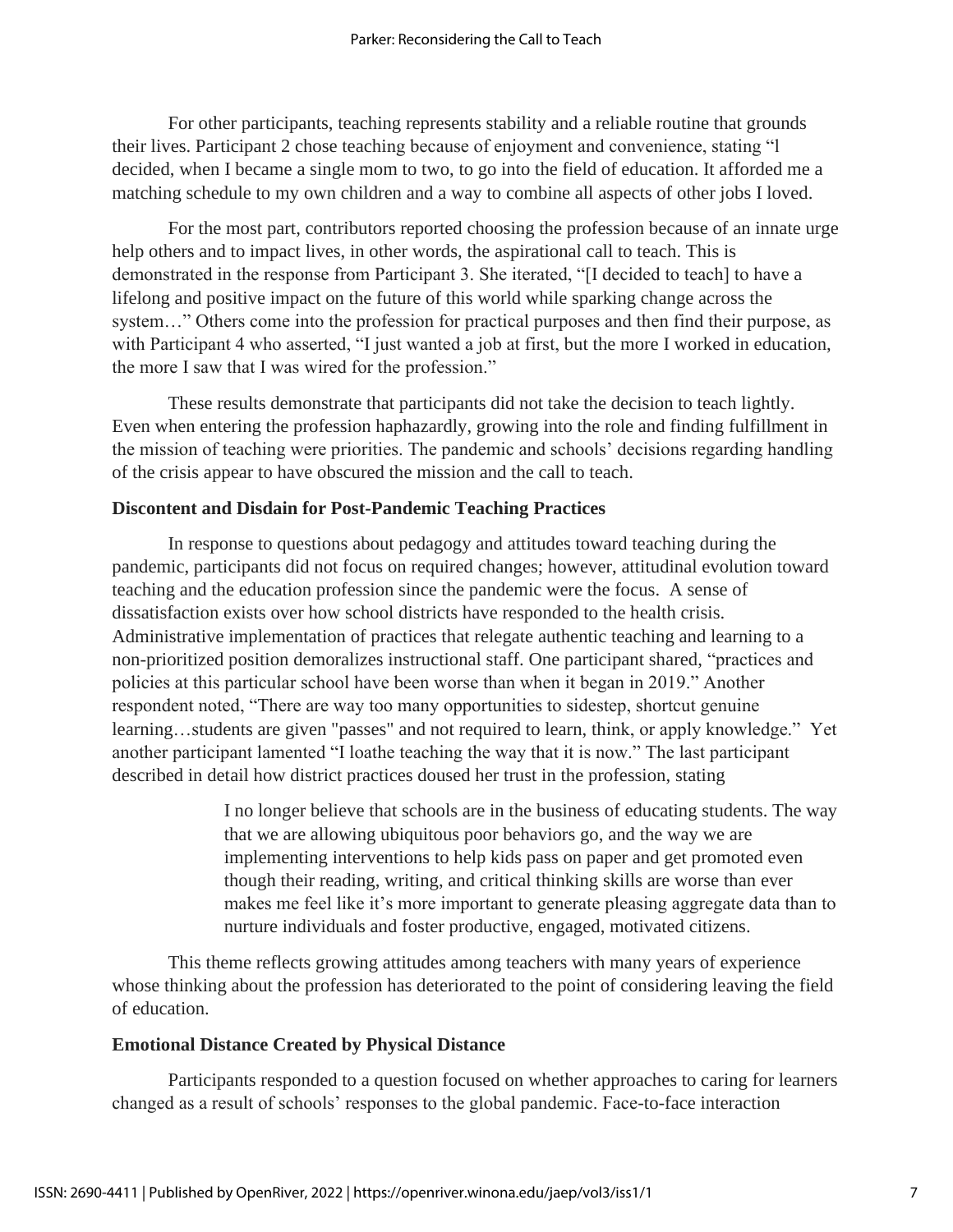promoted teachers' proclivity to help students individually while performing seat work; students received encouragement and consolation from instructors. Zoom sessions replaced the personal learning environment and created distance between teachers and learners. This context is reflected in the responses given by study participants.

Participant 5 commented, "I don't touch them anymore. It used to be fine to put a hand on a shoulder to console a kid during a tough moment or to hug one of them when they accomplish something they were working towards." This respondent further commented, "It's hard to kneel down at a student's desk when they clearly don't want you within three feet." Teachers are not the only ones affected by policies adopted when schools reopened. While these protocols are in place for safety reasons, the human connection divide does not go unnoticed.

Participant 3 noted, "Of course, we are all cautious, but we are dealing with an unknown, so we are all scared and super cautious, because we don't want to contract COVID." On a more dire level, distance and policies have resulted in adverse attitudes regarding student care. Participant 4 stated, "I give a whole lot less craps if they learn or not...as sad as that sounds. I have become much more jaded and cynical I like a lot less people than I did before"

Situations such as these comprise part of the context causing instructors to reconsider the commitment to teach. Research literature supports the premise that teachers join the ranks of professional educators to help students and to impact the lives of next-generation learners. The current state of education influences in-service instructors in ways that teacher-student interaction occurs.

#### **Administrative Priorities and Teacher Wellbeing**

School administrators have the responsibility to address all building issues. The onset of the pandemic presented yet another challenge. Some administrators fail to understand, however, that attention needs to be paid to teachers. Feeling a lack of support from administration is another factor in teachers reconsidering the call to teach. The pandemic influenced the manner whereby administrators addressed the crisis. When asked about personal wellbeing, study participants described an array of physical and emotional ills. Some maladies are invisible, as demonstrated by Participant 5, who shared, "I feel as though I am walking on eggshells every day, and despite the school district saying they care about us, it is really hard at times to believe it when nothing is being implemented to support or protect us and our families" Participant 3 added, "My stress is at an all -time high. That has been a detriment to my mental health in that I'm frustrated all the time, which leads to spells of rage and depression. Moreover, respondents also shared physical outcomes brought on not only by the pandemic, but also by school administrators' handling of the crisis. Participant 2 described physical conditions of being "more ill more often", continuing with "I am on higher doses of anti-anxiety and anti-depression medications. [I have] MS flare-ups, sleeping problems, [and I] have had to see more specialists for more invasive issues." Notably, Participant 5 iterated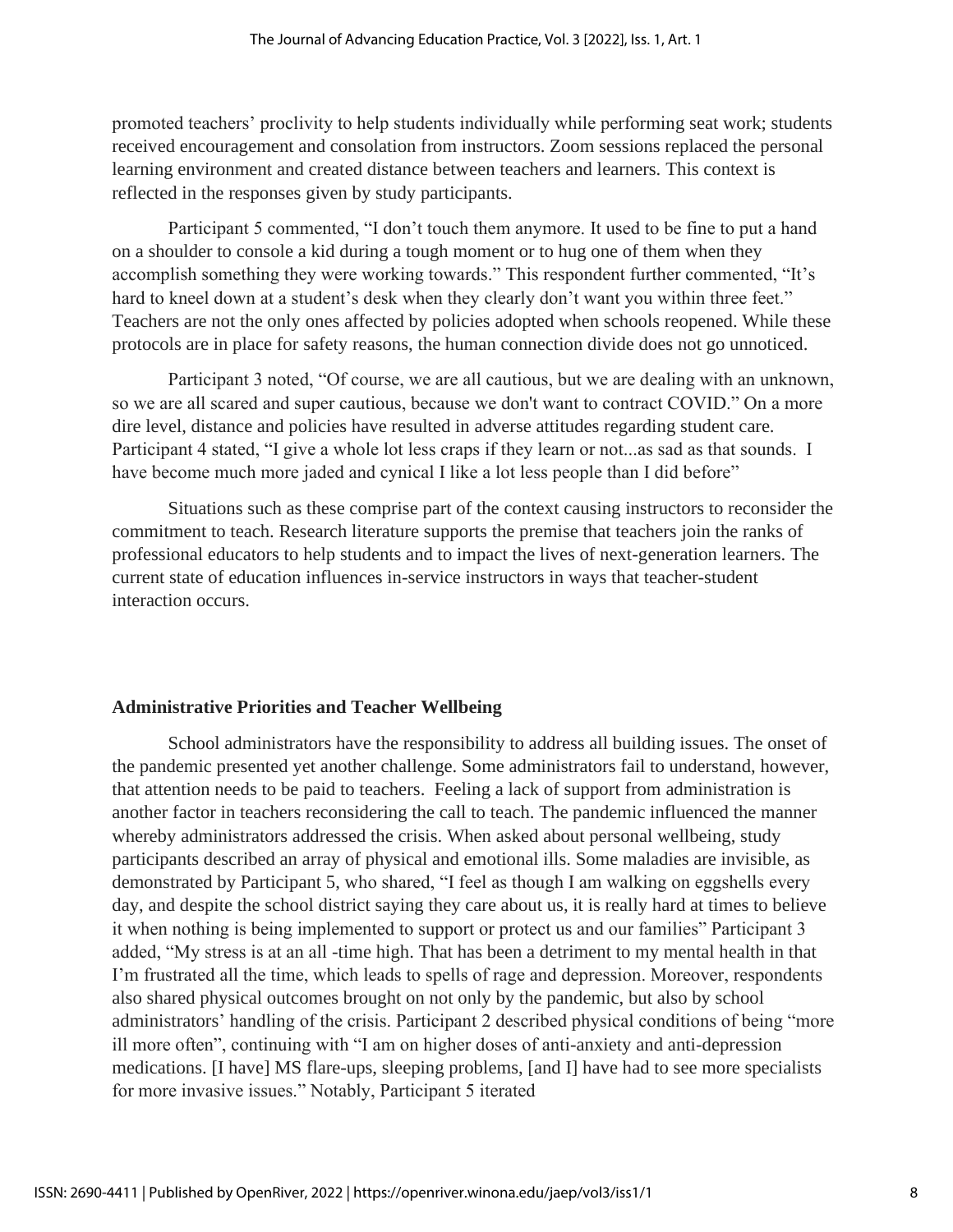While virtual learning is not ideal, most of us worked extremely hard to make our lessons, engaging and informative only to be met with parents and students who rarely bothered to show up or avail themselves to learning, opting to complain instead. So because of these factors, many great educators are choosing to protect themselves and their families instead opening the door for "warm bodies" as replacements

Teachers demonstrate fortitude in managing health conditions while delivering instruction in a rapidly transforming environment. Building leaders may need to take instructor wellbeing into account when implementing systematic and curricular changes. Study participants offered recommendations to improve ecological conditions at school that may also influence teacher retention. Participant 2 suggested "hiring more teachers to get class sizes down to 20."

Another proposal relates to class composition. "Shoving so many kids with IEPs into one "inclusive classroom" so that they can have a support facilitator that accommodates lessons for them is not inclusive, it's segregating them, but if we had more support staff, we could serve more kids without grouping them together, and putting more burden on the lead teacher." Participant 1 endorsed an idea that holding "less meetings that could just be handled via email" may increase efficiency.

Participant 2 offered mandatory vaccinations for both teachers and students as a way to engage in self-care. The respondent noted, "We are required to teach and be in the presence of unvaccinated individuals all day, hoping and praying that this will not be the day for a dreaded positive COVID test result." Finally, Participant 1 provided the most draconian recommendation, "Fire our administration. They are toxic and have not only destroyed the culture of my school but have supported those who have brought in too many unsolvable problems."

#### **Recommendations Future Research**

Teacher retention remains a critical area of education research. This study focused on teachers who are considering leaving the profession because of challenges presented by school responses to the pandemic. Recommendations for future research include the following:

- 1. A study on this same topic from the administrative perspective
- 2. A case study on instructors' challenges in higher education during the pandemic
- 3. A longitudinal study on K-12 teachers who consider leaving the profession but remain through the end of the pandemic.

#### **Conclusion**

Findings from this study support extant research on teacher challenges during the global health crisis. Research questions posed were addressed through the emergent themes that resulted from qualitative analysis of the collected data. Theoretical connections were demonstrated. Participant responses to the question "Why did you become a teacher?" described the depth of commitment to the profession, which supports the theory of purpose. Respondents discussed challenges faced while teaching during the pandemic, which provided validation of the fortigenesis theory. Overall, the challenges covered in this study reflect major factors regarding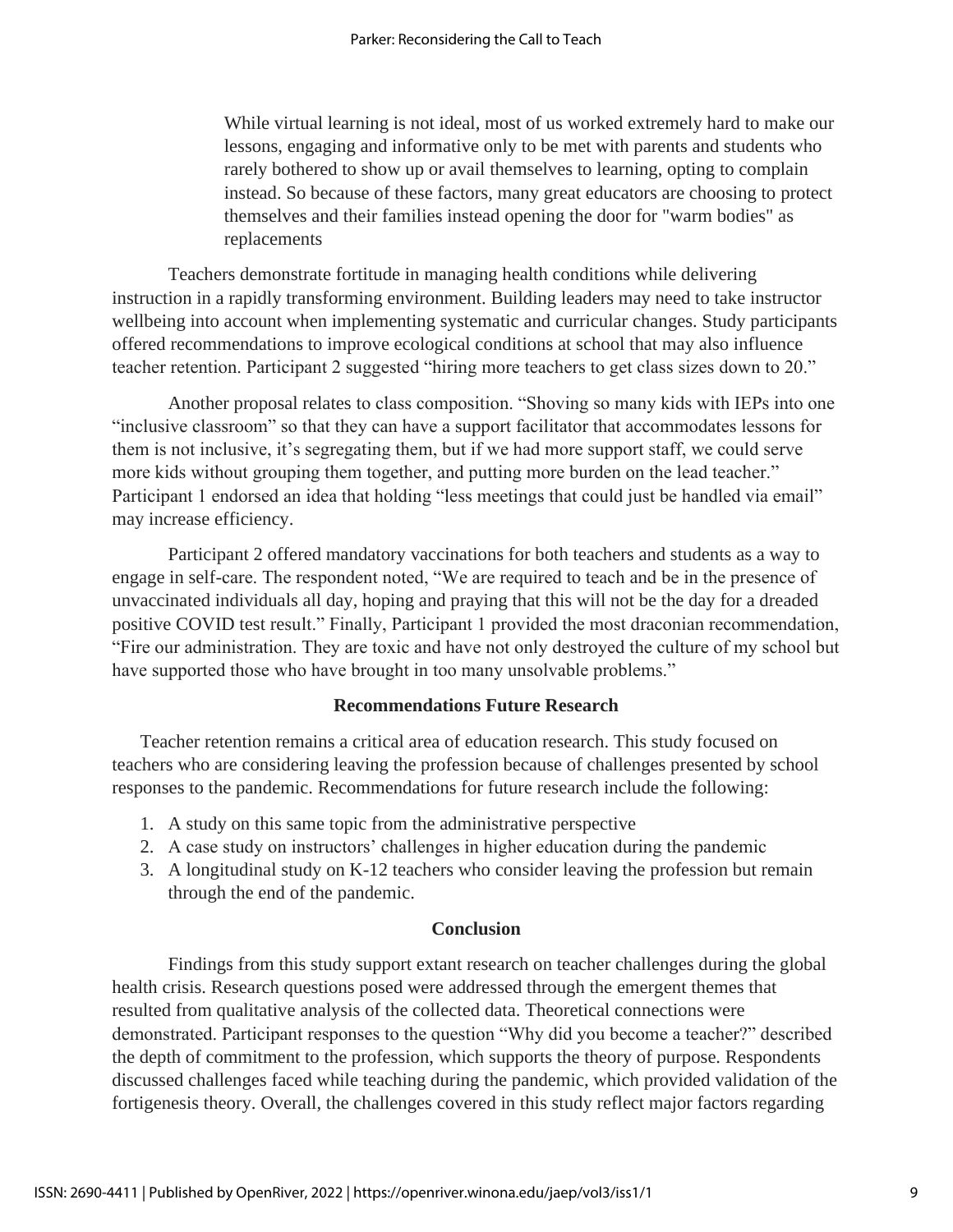dedicated and experienced instructors' reconsidering the decision to remain in education at such a critical time.

Salient lessons emerged from this study in terms of teacher perspectives. The pandemic forced school administrators to make hasty decisions regarding the manner which teaching, and learning would continue. School leaders required educators to contend with new policies, even when those policies and resulting practices did not promote effective teaching or authentic learning. The education industry is fraught with challenges that, at times, appear insurmountable. If education is to continue to exist at a satisfactory level, teachers' voices must become integral to the decision-making process. The work taking place in the classroom, whether the classroom is online or in person, is the lifeblood of those who choose to teach. Findings from this study described a distance between instructors and learners, as well as the state of instructors' physical and mental wellbeing. These conditions contribute to a growing disillusionment of the educator. Thus, the classroom instructor questions commitment to the profession. Teachers have valuable contributions to make toward improving the efficacy of schooling; education leaders would benefit from listening to these professionals.

#### **References**

- Antonovsky, A. (1972). Breakdown: a needed fourth step in the conceptual armamentarium of modern medicine. Social Science and Medicine, 6, 537–544.
- Curriculum Associates. (2021). Understanding Student Learning [Research Brief].
- Ferren, M (2021). Remote learning and school reopenings: What worked and what didn't. Center for American Progress.
- Gorey, J. (2020). Teaching in a pandemic: How educators are handling the sudden shift to distance learning. *Earthwatch*.
- Hansen, D T. (2021). Reimagining the Call to Teach. Teachers College Press.
- Ingersoll, R. M. (2001). Teacher turnover and teacher shortages: An organizational analysis. *American Educational Research Journal*, 38(3), 499–534. doi:10.3102/00028312038003499
- Ingersoll, R. & Smith, T. (2003). The wrong solution to the teacher shortage. *Educational Leadership*, 60, 30-33
- Malkus, N. and Christensen, C. (2020). School district responses to the COVID-19 Pandemic: round 4, halfway through closures. *American Enterprise Institute*.
- Patton, M. (1990). Qualitative evaluation and research methods. Sage.
- Turchi, L. B., Bondar, N. A., Aguilar, L. L. (2020). What really changed? Environments, instruction, and 21st century tools in emergency online English language arts teaching in United States schools during the first pandemic response. *Frontiers in Education*.